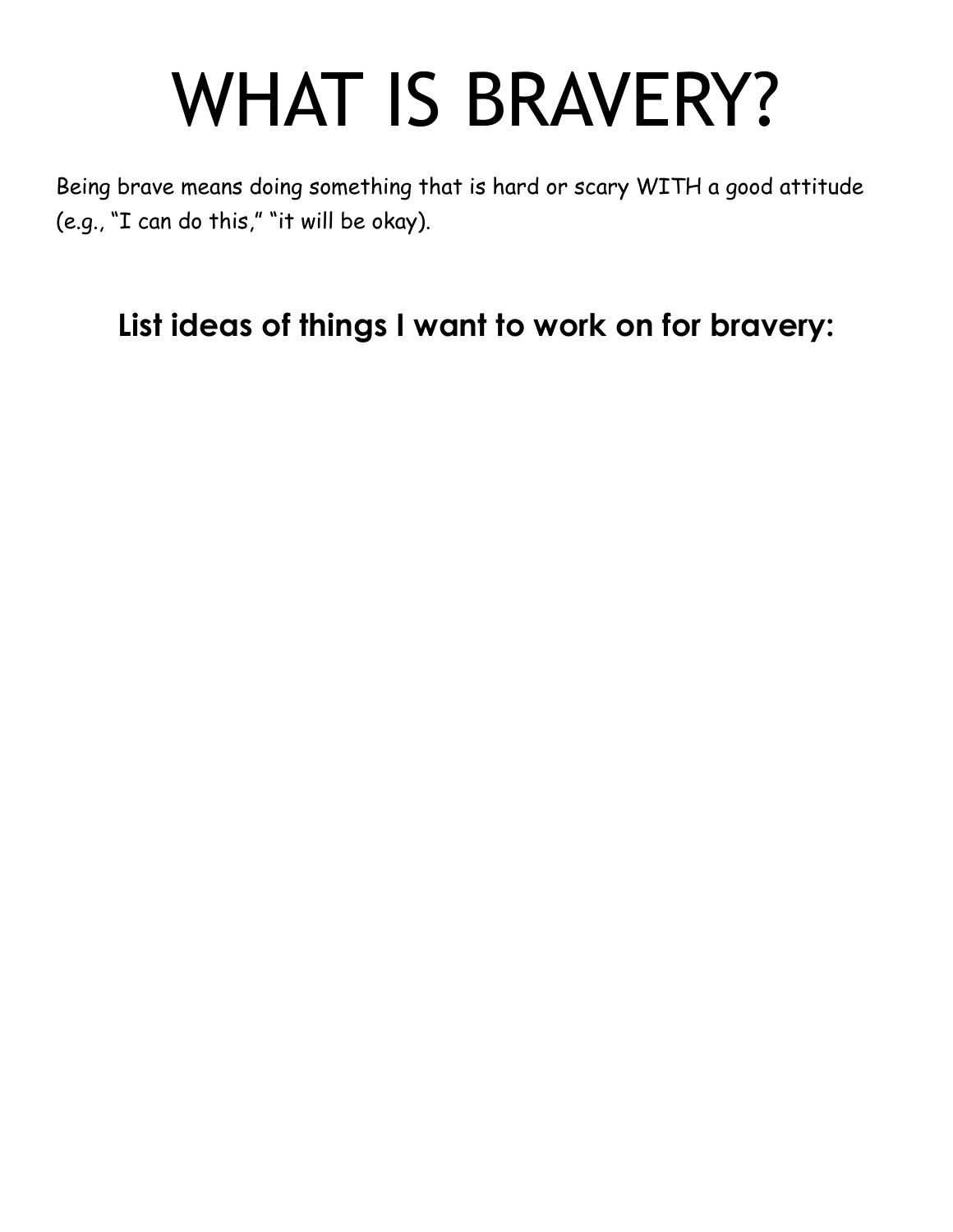## How Hard? Bravery Scale!

- $1=$  not hard at all!
- 2= a little scary or hard
- 3= a little more scary or hard
- 4= getting sort of scary or getting harder
- $5 =$  getting scary or hard, but I can do it.
- 6= sorta scary, I'm having a hard time.
- $7$  = even more scary/hard, I can do it, but its not easy.
- $8$  = really hard, I'm not sure if I can do it.
- 9 = almost so hard, I'm sure if I can do it at all.
- 10 = SUPER SCARY AND HARD!!!

If something is harder than a 5/10, recommend doing it repeatedly until that number is below a 5/10.

If less than 5 bravery pts/day = active consequences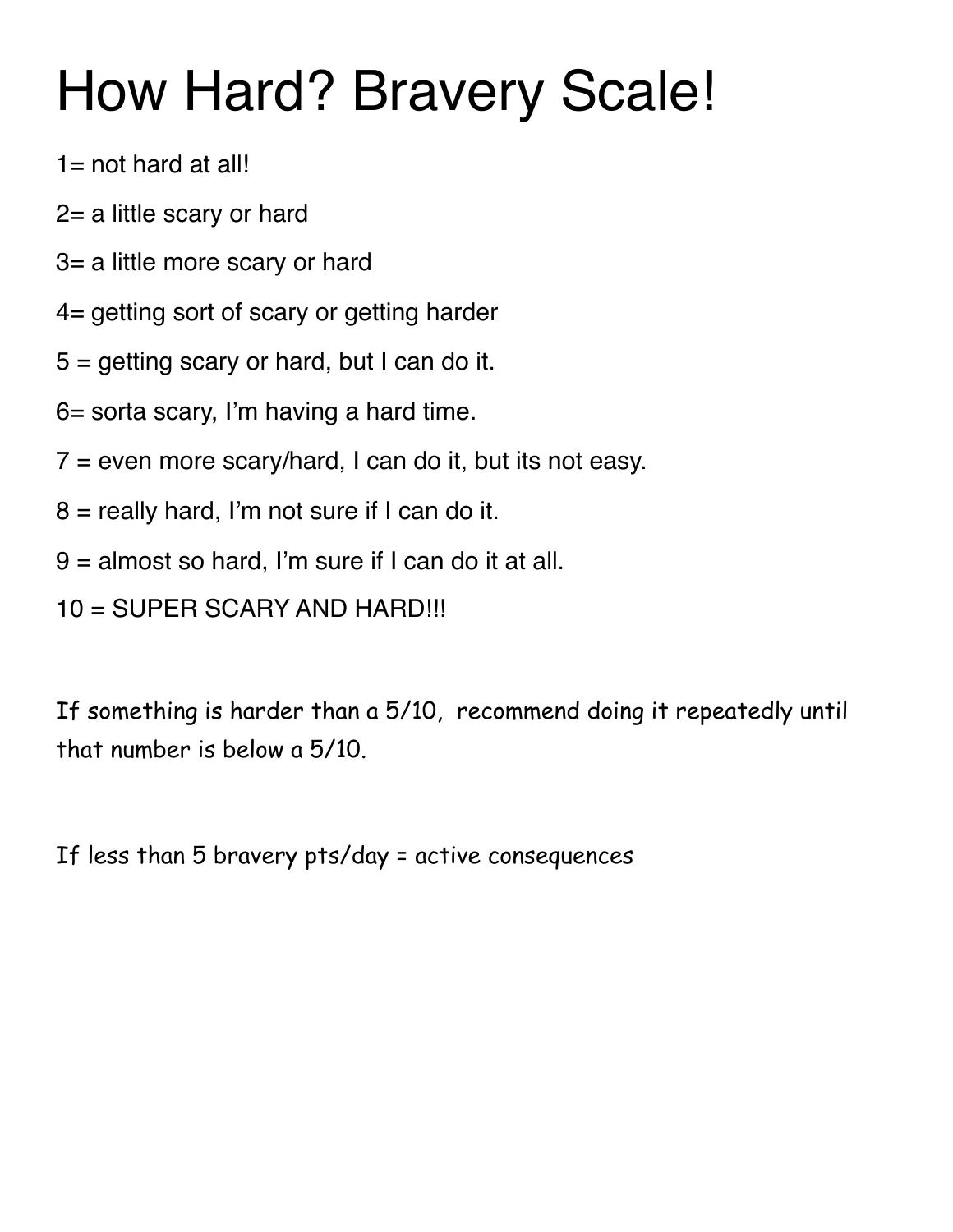#### **BRAVERY PRACTICE**

| <b>Date</b>       | <b>POINTS</b><br>(how difficult) | <b>WHAT I DID THAT WAS BRAVE?</b> | Total/<br><b>Reward</b> |
|-------------------|----------------------------------|-----------------------------------|-------------------------|
|                   |                                  |                                   |                         |
|                   |                                  |                                   |                         |
|                   |                                  |                                   |                         |
|                   |                                  |                                   |                         |
|                   |                                  |                                   |                         |
|                   |                                  |                                   |                         |
|                   |                                  |                                   |                         |
|                   |                                  |                                   |                         |
|                   |                                  |                                   |                         |
|                   |                                  |                                   |                         |
|                   |                                  |                                   |                         |
|                   |                                  |                                   |                         |
|                   |                                  |                                   |                         |
|                   |                                  |                                   |                         |
|                   |                                  |                                   |                         |
|                   |                                  |                                   |                         |
|                   |                                  |                                   |                         |
| $DAILY GOAL = \_$ |                                  |                                   |                         |
|                   |                                  |                                   |                         |